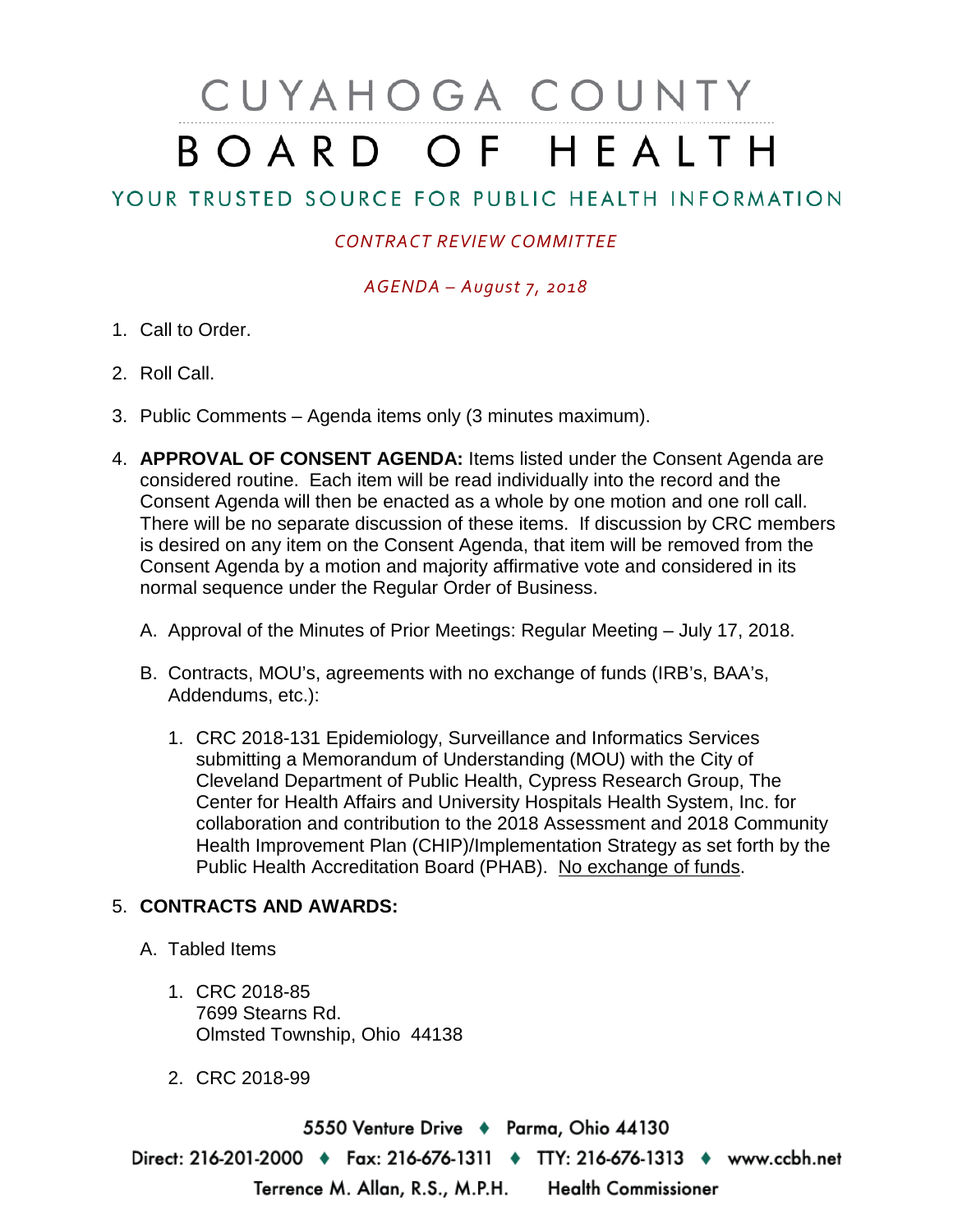16002 W. 130<sup>th</sup> St. Strongsville, Ohio 44136

- 3. CRC 2018-100 7208 Broadview Rd. Parma, Ohio 44134
- 4. CRC 2018-113 27236 Cook Rd. Olmsted Township, Ohio 44138
- 5. CRC 2018-123 7454 Bronson Rd. Olmsted Township, Ohio 44138
- 6. CRC 2018-124 27277 Cook Rd. Olmsted Township, Ohio 44138
- B. New Items For Review
	- 1. Bid/Quote Openings ≥ \$25,000.00

None

2. Bid/Quote Openings < \$25,000.00

None

- 3. Expenditures: Contracts < \$25,000.00
	- a. CRC 2018-132 Prevention and Wellness Services submitting an addendum to the contract with Alyssa Wagner-Sherer (CRC 2018-47 & CRC 2018-91) under the 2018/2019 Women in Recovery (WIRe) to increase the amount paid to Alyssa Wagner-Sherer from \$5,000.00 to \$10,000.00.

Purpose: To serve as the Certified Nurse Practitioner for the Cuyahoga County Board of Health Family Planning Clinic.

Funding Source: 100% funded through CCBH General Revenue

b. CRC 2018-133 Environmental Public Health Services submitting an amendment to the contract with CB Mullins Construction (CRC 2017-151) under the Lead Hazard Control grant to increase the amount to be paid to CB Mullins Construction from \$29,445.00 to \$29,940.00.<br>5550 Venture Drive ♦ Parma, Ohio 44130

Direct: 216-201-2000 ♦ Fax: 216-676-1311 ♦ TTY: 216-676-1313 ♦ www.ccbh.net

Terrence M. Allan, R.S., M.P.H. **Health Commissioner**